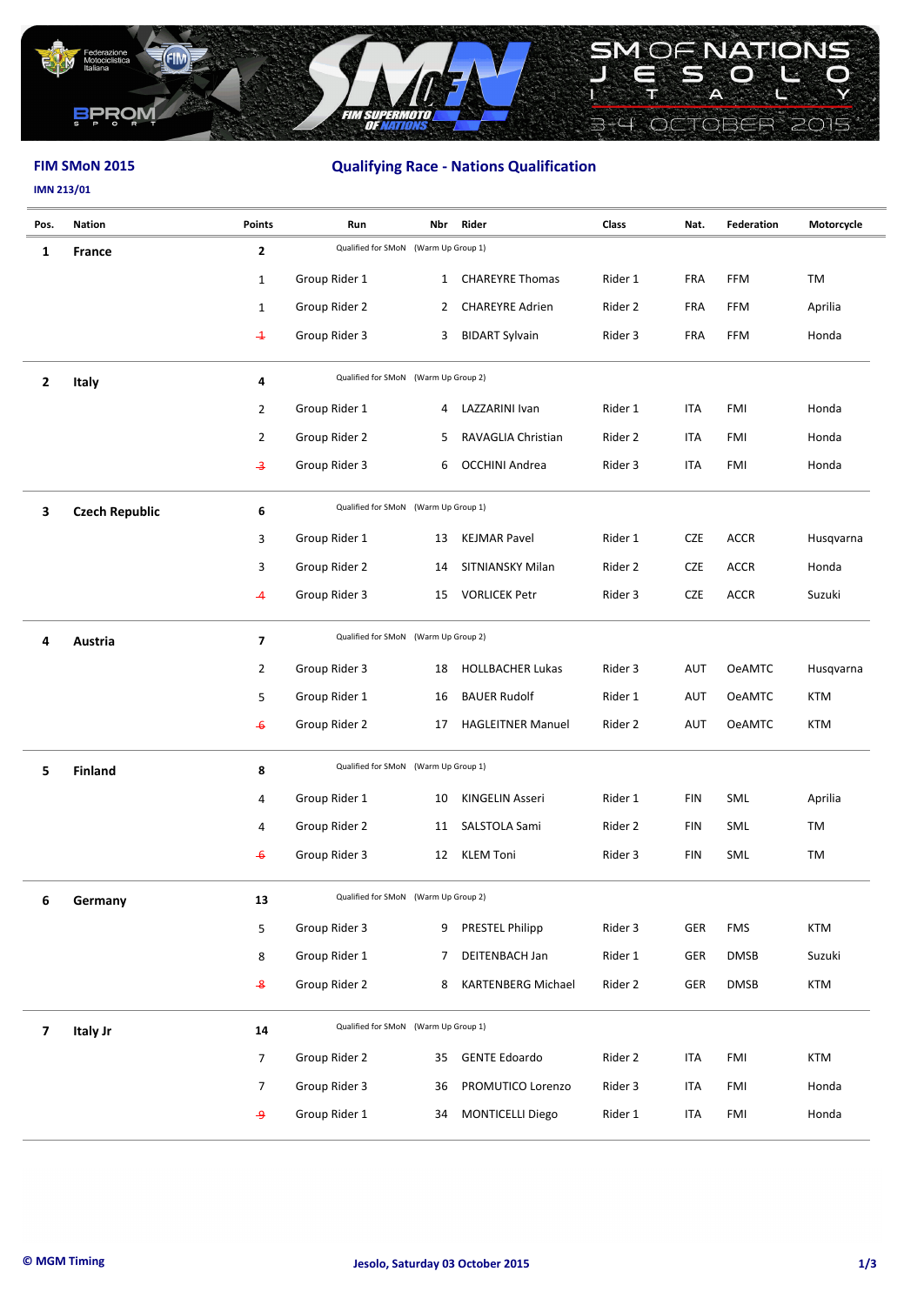

# **FIM SMoN 2015 Qualifying Race - Nations Qualification**

## **IMN 213/01**

| Pos. | <b>Nation</b>        | <b>Points</b>  | Run                                  | Nbr | Rider                      | Class   | Nat.       | Federation    | Motorcycle |
|------|----------------------|----------------|--------------------------------------|-----|----------------------------|---------|------------|---------------|------------|
| 8    | Austria Jr           | 15             | Qualified for SMoN (Warm Up Group 2) |     |                            |         |            |               |            |
|      |                      | 5              | Group Rider 2                        | 41  | <b>BUSCHBERGER Andreas</b> | Rider 2 | <b>AUT</b> | <b>OeAMTC</b> | Husqvarna  |
|      |                      | 10             | Group Rider 1                        | 40  | HITZENBERGER Bernhar       | Rider 1 | AUT        | <b>OeAMTC</b> | Yamaha     |
|      |                      | $-15$          | Group Rider 3                        | 42  | <b>GATTINGER Robert</b>    | Rider 3 | <b>AUT</b> | <b>OeAMTC</b> | <b>KTM</b> |
| 9    | Slovenia             | 17             | Qualified for SMoN (Warm Up Group 1) |     |                            |         |            |               |            |
|      |                      | 6              | Group Rider 1                        | 64  | <b>SARAZIN Tine</b>        | Rider 1 | <b>SLO</b> | AMZS          | Honda      |
|      |                      | 11             | Group Rider 3                        | 66  | UKOTA Marko                | Rider 3 | <b>SLO</b> | AMZS          | Honda      |
|      |                      | $+2$           | Group Rider 2                        | 65  | <b>MLAKAR Anze</b>         | Rider 2 | <b>SLO</b> | AMZS          | Honda      |
| 10   | Sweden               | 19             | Qualified for SMoN (Warm Up Group 2) |     |                            |         |            |               |            |
|      |                      | 8              | Group Rider 3                        | 48  | <b>FARGRE Kevin</b>        | Rider 3 | <b>SWE</b> | <b>SVEMO</b>  | Husqvarna  |
|      |                      | 11             | Group Rider 2                        | 47  | <b>ERIKSSON Fredrik</b>    | Rider 2 | <b>SWE</b> | <b>SVEMO</b>  | Honda      |
|      |                      | $+2$           | Group Rider 1                        | 46  | <b>KARLSSON Henrik</b>     | Rider 1 | <b>SWE</b> | <b>SVEMO</b>  | Yamaha     |
| 11   | <b>Germany Jr</b>    | 19             | Qualified for SMoN (Warm Up Group 1) |     |                            |         |            |               |            |
|      |                      | 9              | Group Rider 2                        | 29  | <b>MAYERBUCHLER Peter</b>  | Rider 2 | <b>GER</b> | <b>DMSB</b>   | <b>KTM</b> |
|      |                      | 10             | Group Rider 3                        | 30  | <b>BANHOLZER Peter</b>     | Rider 3 | GER        | <b>DMSB</b>   | Yamaha     |
|      |                      | $-13$          | Group Rider 1                        | 28  | NIEWIADOMSKI Maximi        | Rider 1 | GER        | <b>FMS</b>    | TM         |
| 12   | Estonia              | 19             | Qualified for SMoN (Warm Up Group 2) |     |                            |         |            |               |            |
|      |                      | 9              | Group Rider 3                        | 54  | <b>KUUSK Edik</b>          | Rider 3 | <b>EST</b> | <b>EMF</b>    | TM         |
|      |                      | 10             | Group Rider 2                        | 53  | <b>PALS Prants</b>         | Rider 2 | <b>EST</b> | <b>EMF</b>    | <b>TM</b>  |
|      |                      | $-16$          | Group Rider 1                        | 52  | <b>PALS Patrick</b>        | Rider 1 | <b>EST</b> | <b>EMF</b>    | TM         |
| 13   | <b>Great Britain</b> | 19             | Qualified for SMoN (Warm Up Group 1) |     |                            |         |            |               |            |
|      |                      | $\overline{7}$ | Group Rider 1                        | 25  | <b>CORNISH Lewis</b>       | Rider 1 | GBR        | ACU           | TM         |
|      |                      | 12             | Group Rider 3                        | 27  | SMITH Jay                  | Rider 3 | GBR        | ACU           | <b>KTM</b> |
|      |                      | $-18$          | Group Rider 2                        | 26  | <b>MURRAY Scott</b>        | Rider 2 | GBR        | ACU           | TM         |
| 14   | Denmark Jr           | 24             | Qualified for SMoN (Warm Up Group 2) |     |                            |         |            |               |            |
|      |                      | 11             | Group Rider 1                        | 73  | <b>VILHELMSEN Simon</b>    | Rider 1 | <b>DEN</b> | <b>DMU</b>    | TM         |
|      |                      | 13             | Group Rider 3                        | 75  | <b>WINTHER Simon</b>       | Rider 3 | <b>DEN</b> | <b>DMU</b>    | KTM        |
|      |                      | $-16$          | Group Rider 2                        | 74  | <b>SALLING Anders</b>      | Rider 2 | <b>DEN</b> | <b>DMU</b>    | Honda      |